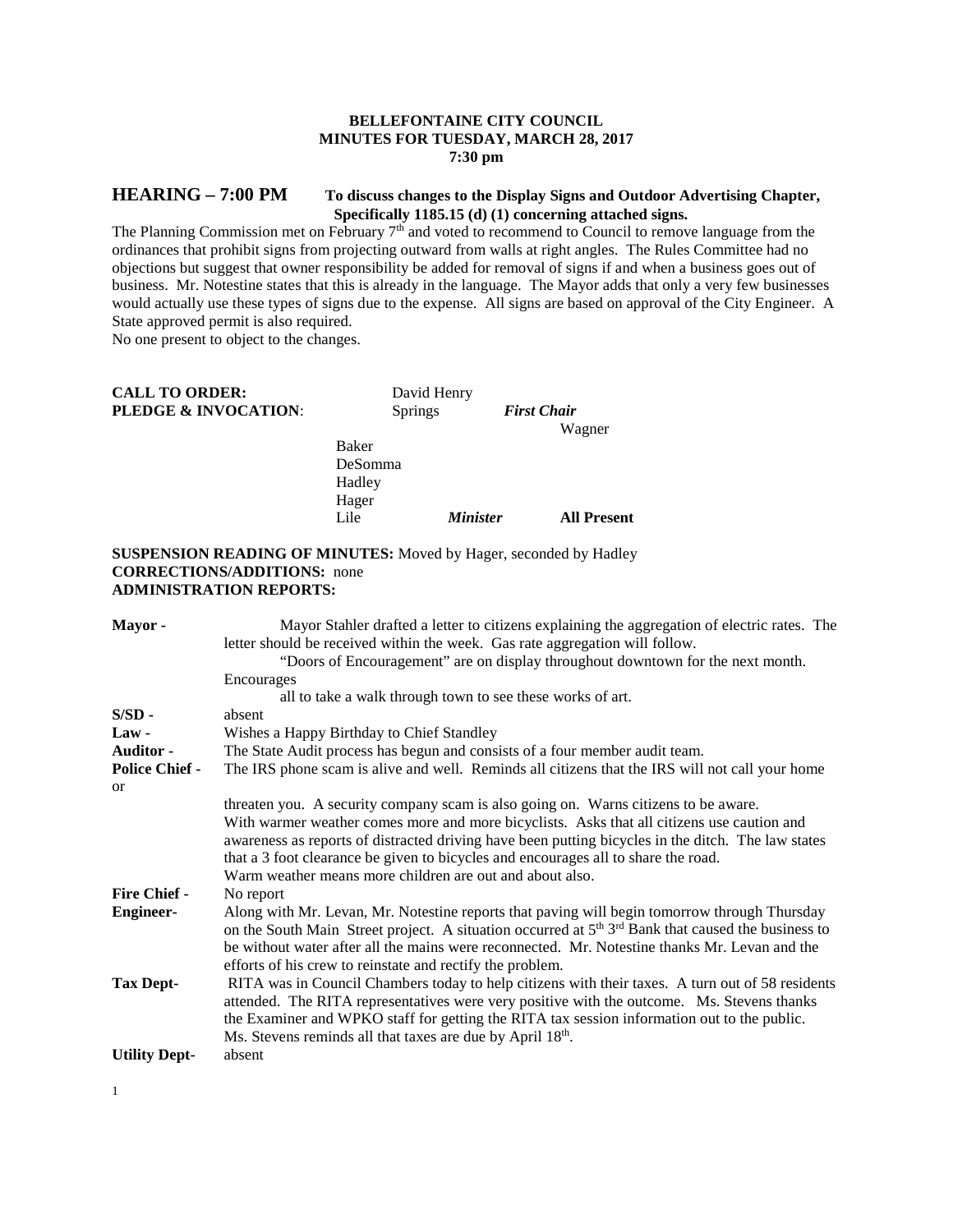**Economic Dev-** absent<br>DP&L- absent **DP&L-**

*Mayor Stahler asks that the Boy Scouts, who are in attendance at this evenings meeting, introduce themselves. They are Jaden Marshall, Seth Taylor and Devon Marshall.*

# **REPORTS OF STANDING COMMITTEES:**

| <b>Rules -</b>     | A letter was received by the Clerk stating that all Liquor Licenses will expire on June 1,                 |  |  |
|--------------------|------------------------------------------------------------------------------------------------------------|--|--|
|                    | 2017. Any renewals that come in will be presented before Council for consideration.                        |  |  |
| <b>Finance -</b>   | Explained ordinance on the agenda.                                                                         |  |  |
|                    | Tree City Banquet will be held on April 19 <sup>th</sup> . Bellefontaine will be receiving a growth award. |  |  |
| <b>Utilities -</b> | The Utility Committee met on March 23 <sup>rd</sup> at 8:00 am in Council Chambers. Topics discussed       |  |  |
|                    | included utility rates, no increase at this time and refuse contract renewal.                              |  |  |
|                    | Explained ordinance on the agenda.                                                                         |  |  |
| Safety -           | No report                                                                                                  |  |  |
| <b>Streets</b> -   | Explained ordinance on the agenda.                                                                         |  |  |
|                    | Sidewalks, Curbs & Parks -No report                                                                        |  |  |
| Audit -            | No report                                                                                                  |  |  |

## **COMMUNICATIONS FROM CITIZENS:**

## **INTRODUCTION OF ORDINANCES:**

#### **1. ORDINANCES FOR 1ST READING**

17-12 A. AN ORDINANCE AUTHORIZING AND DIRECTING THE SERVICE-SAFETY DIRECTOR TO ADVERTISE FOR REQUESTS FOR STATEMENTS OF QUALIFICATIONS FOR SERVICES NECESSARY TO COMPLETE A WATER AND WASTEWATER SYSTEM MASTER PLAN AND DECLARING AN EMERGENCY IN THE CITY OF BELLEFONTAINE, OHIO.

## **UTILITIES**

3RR - Moved by Wagner, seconded by Springs V All Ayes Passage -

Adoption -

### **2. ORDINANCES FOR 2ND READING**

### **3. ORDINANCES FOR 3RD READING**

17-09 A. AN ORDINANCE AUTHORIZING THE ACCEPTANCE OF A DEED AND A PERPETUAL EASEMENT FROM EVERSON ENTERPRISES II LLC FOR SHADY LANE DRIVE IN THE CITY OF BELLEFONTAINE, OHIO FOR PUBLIC STREET, RIGHT-OF-WAY AND EASEMENT PURPOSES AND DECLARING AN EMERGENCY IN THE CITY OF BELLEFONTAINE, OHIO. **STREET**

|  | Adoption – Moved by Hadley, seconded by Lile | V All |
|--|----------------------------------------------|-------|
|--|----------------------------------------------|-------|

Ayes

2